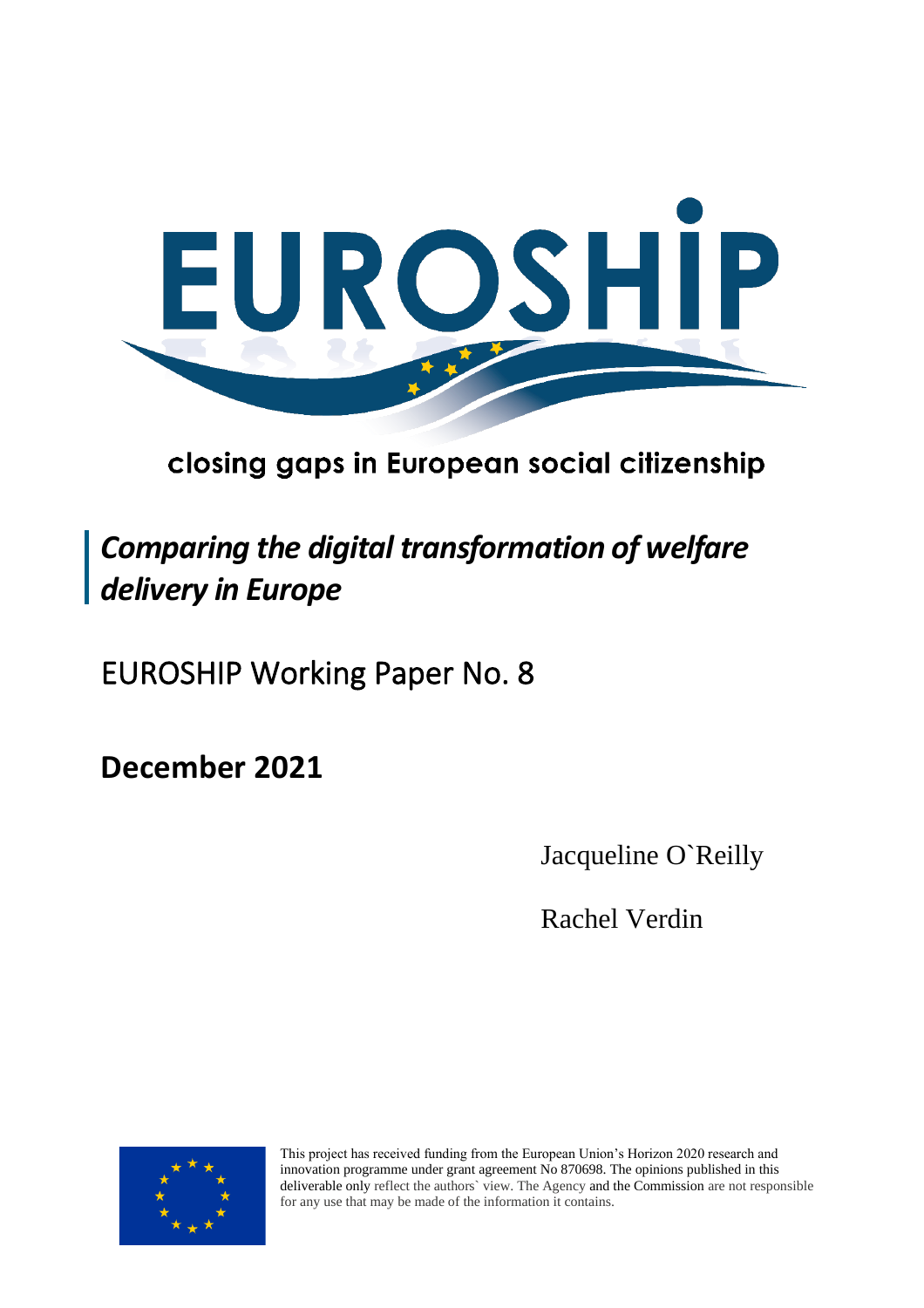EUROSHIP Working Papers are outputs from EUROSHIP project (euroship-research.eu). The series is edited by the project coordinator Professor Rune Halvorsen. The working papers in the series are intended to meet the European Commission's expected impact from the project:

- i) to advance the knowledge base that underpins the formulation and implementation of relevant policies in Europe with the aim of exercising the EU social rights as an integral part of EU citizenship and promoting upward convergence, and
- ii) to engage with relevant communities, stakeholders and practitioners in the research with a view to supporting social protection policies in Europe. Contributions to a dialogue about these results can be made through the project website euroship-research.eu, or by following us on Twitter: @EUROSHIP\_EU.

To cite this report:

10.6084/m9.figshare.17158028. Available at[: https://euroship-research.eu/publications.](https://euroship-research.eu/publications) O`Reilly, J, Verdin, R (2021) Comparing the digital transformation of welfare delivery in Europe. EUROSHIP Working Paper No. 8. Oslo: Oslo Metropolitan University. DOI:

© Copyright is held by the authors

The original version of this working paper was submitted to the European Commission's Research Executive Agency (REA) as EUROSHIP Deliverable 8.1 in November 2021.

#### **Authors**

[Jacqueline O'Reilly,](mailto:j.o-reilly@sussex.ac.uk) Digital Futures at Work Research Centre, University of Sussex, UK [Rachel Verdin,](mailto:r.f.m.lyons@sussex.ac.uk) Digital Futures at Work Research Centre, University of Sussex, UK [j.o-reilly@sussex.ac.uk](mailto:j.o-reilly@sussex.ac.uk)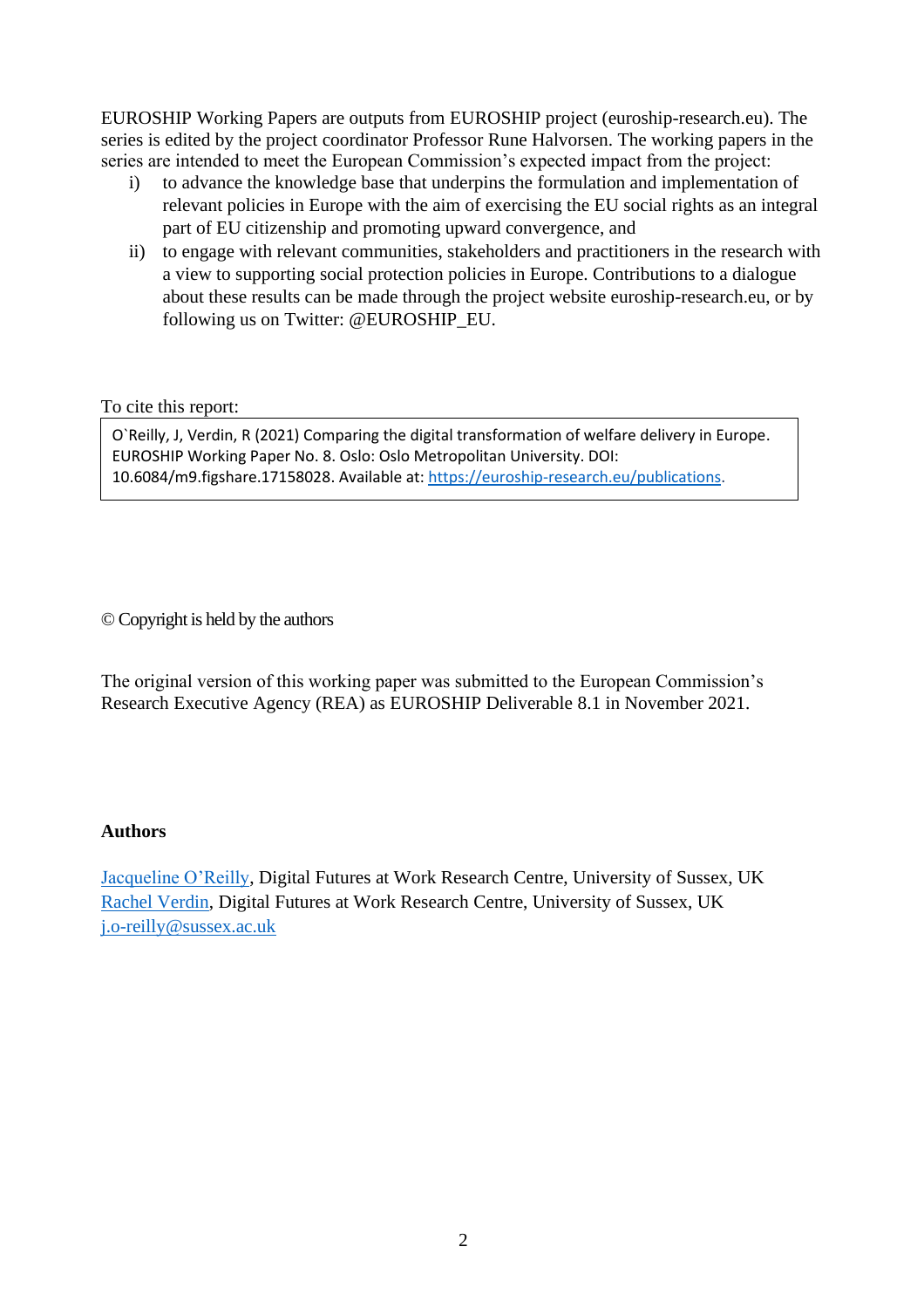#### <span id="page-2-0"></span>Acknowledgements

The basis of this report, in addition to our own research, was informed by a series of national reports on social protection systems from the EUROSHIP partners. Our thanks for these very informative publications include:

Rune Halvorsen, Ivan Harsløf, Bjørn Hvinden and Mi Ah Schoyen from Norway; Marge Unt, Kadri Täht, Mariann Märtsin, Tõnis Saarts and Epp Reiska from Estonia; Christopher Grages, Birgit Pfau-Effinger, Thurid Eggers and Jan Meid from Germany; Zyab Ibáñez, Margarita León and Llorenç Soler from Spain; Caterina Arciprete, Federico Ciani, Tullia Galanti, Matteo Jessoula and Roberto Pedersini from Italy; Fruzsina Albert, András Gábos, Róbert I. Gál, Melinda Kelemen, Ágnes Kozma Turnpenny, Márton Medgyesi and Péter Szivós from Hungary. Reference to their contributions can be found in the text and bibliography.

#### <span id="page-2-1"></span>Abstract

This report compares the digital transformation of welfare delivery in Europe. It examines to what extent national governments have introduced digital welfare provision as part of the digital transformation of the economy across a series of dimensions. Drawing on comparative global and European data on the development of e-government we can see significant differences between countries, measure the extent of change over time and include an analysis of the acceleration effects resulting from the covid pandemic.

It raises the questions of how this transformation will affect: i) political debates around social protection in the digital age; ii) the digitalisation of social welfare systems; and iii) finally discussion on how these changes affect intersectional inequalities to participation and the exercising of social citizenship.

The work here lays the ground for future deliverables (D8.4) drawing on more qualitative expert and life course interviews focused on country studies. This will examine to what extent European countries have adjusted their social protection systems (income maintenance, social services, social regulation) to prevent social exclusion in the digital economy.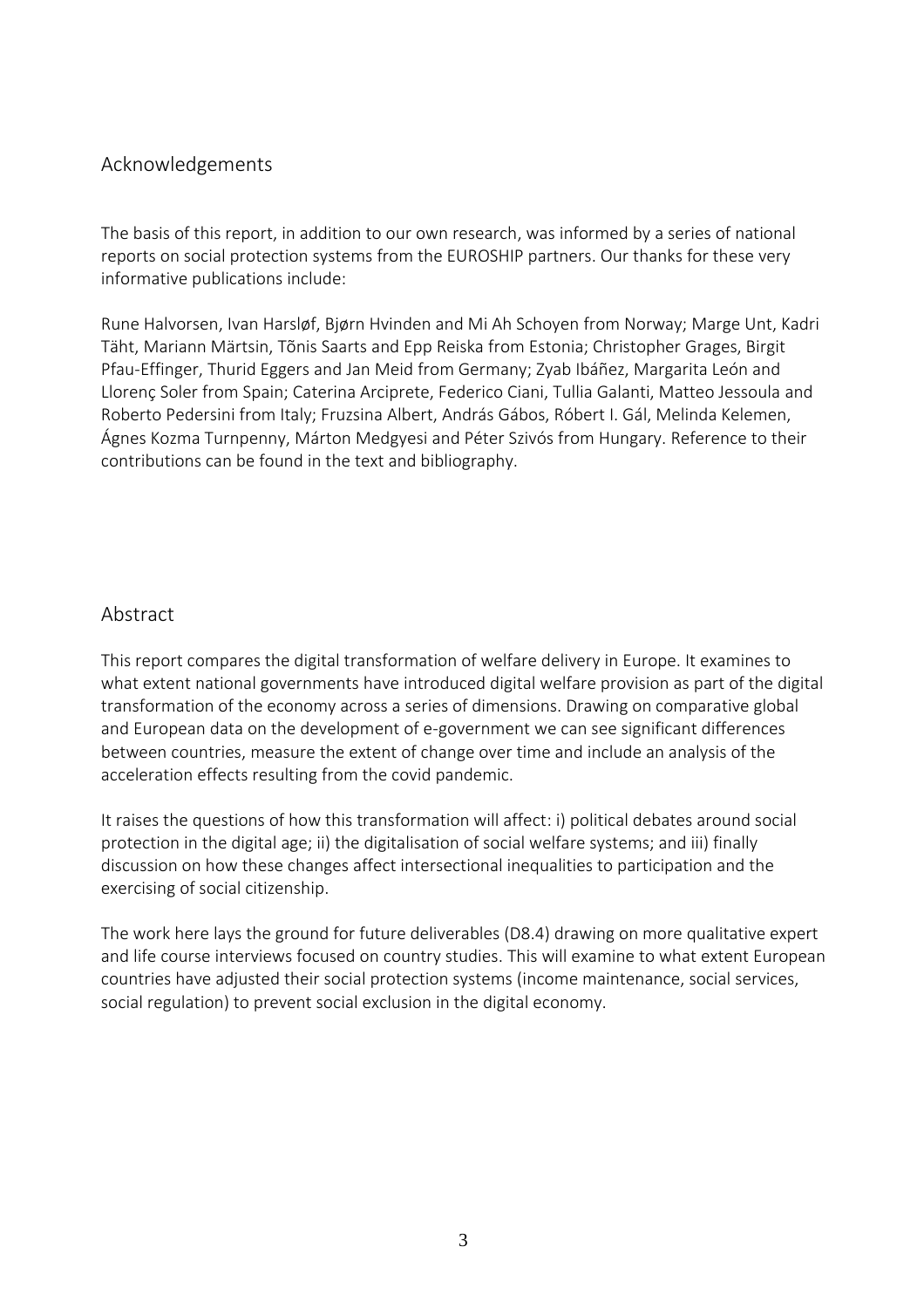## **Table of Contents**

| The purpose and effect of the digital transformation of public services12 |  |
|---------------------------------------------------------------------------|--|
|                                                                           |  |
|                                                                           |  |
|                                                                           |  |
|                                                                           |  |
|                                                                           |  |
|                                                                           |  |
|                                                                           |  |

# <span id="page-3-0"></span>List of figures

| Figure 1: A comparative analysis of Member State performance in the DESI's Digital Public Services (2020) 7  |
|--------------------------------------------------------------------------------------------------------------|
| Figure 2: Progress from 2015-2020 for E-government indicator for selected European countries  9              |
| Figure 3: Progress from 2015-2020 for the Prefilled forms indicator for selected European countries  10      |
| Figure 4: Progress from 2015-2020 for online service completion indicator for selected European countries 11 |
| Figure 5: Progress from 2015-2020 in digital public services for business indicator for selected European    |
|                                                                                                              |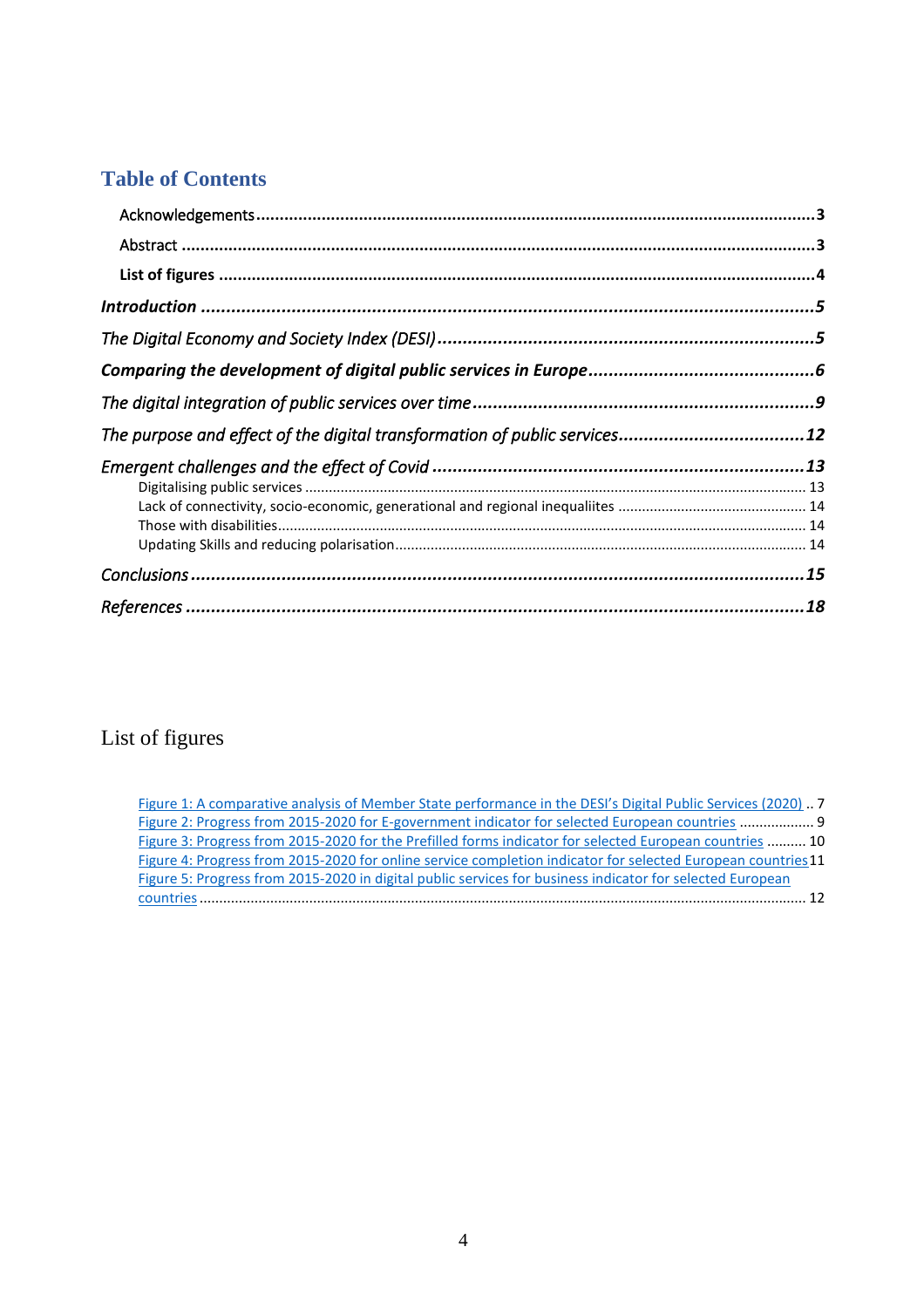# Comparing the digital transformation of welfare delivery in Europe

# <span id="page-4-0"></span>Introduction

Alongside the growth of employment mediated through digital platforms (Verdin and O'Reilly 2021c; Neufiend et al. 2018) there has been an expansion of digitalisation of public service provisions across Europe. While on one hand digitalisation can enable a faster and more inclusive management of social provisions, on the other hand there is concern that particular groups will be excluded. The speed of this change across Europe is variegated with risks to individuals' capacity to exercise their full social citizenship. The implementation of digital technologies in public services is creating new layers of inequality between connected and disconnected communities (Schou and Svejgaard Pors, 2019).

This report examines to what extent national governments have introduced digital welfare provision as part of the digital transformation of the economy. Drawing on comparative global and European data on the development of e-government we can see can identify significant differences between countries, measure the extent of change over time and include an analysis of the acceleration effects resulting from the covid pandemic.

This work lays the ground for future deliverables (D8.4) drawing on more qualitative expert interviews focused on country studies examining three key areas: i) political debates around social protection in the digital age; ii) the digitalisation of social welfare systems; and iii) finally discussion on how these changes affect intersectional inequalities and digital divisions around participation and the exercising of social citizenship in Europe.

# <span id="page-4-1"></span>The Digital Economy and Society Index (DESI)

The aim of the DESI is to provide an indicator on general performance of EU countries' digital adoption, to make a comparative analysis of change over time, and to identify where performance needs improvement.

The DESI was first calculated in 2014 with twenty-five indicators divided into five different thematic dimensions. EU Member States are ranked according to their scores and the relative weighting afforded to each dimension: connectivity (25%), human capital (25%), integration of digital technology (20%), use of internet services, (15%) and public social services (15%). The DESI includes an analysis for Norway, although they are not given a ranking.

These indicators have been subject to change to reflect new priorities and increase the global comparison with countries outside the EU on the I-DESI (Foley et al., 2020). <sup>1</sup> The 2020 index now has thirty-seven indicators (Foley et al., 2020). The 2020 I-DESI report uses datasets from 2015-

<sup>&</sup>lt;sup>1</sup> The countries included are: Australia, Brazil, Canada, Chile, China, Iceland, Israel, Japan, Mexico, New Zealand, Norway, Russia, Serbia, South Korea, Switzerland, Turkey, United Kingdom, and the United States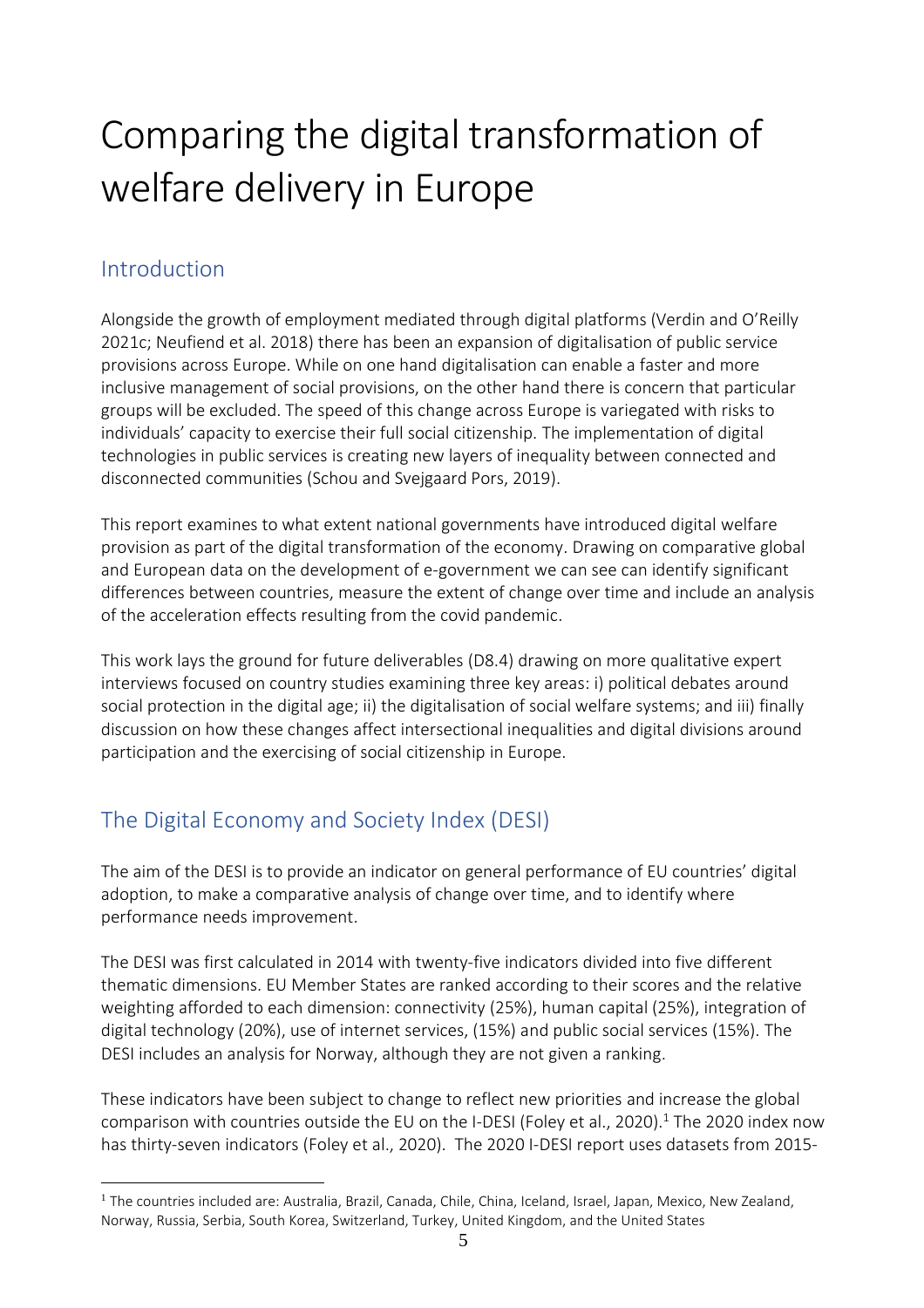2018 to compare and track this broader progress. This shows that the best performing European countries (Finland and Denmark) are on a par with, or exceed, the top performing of the international comparator group (Iceland, Norway and USA). This remains true within the public services dimension.

Although the overall performance of EU Member States on measures of public sector adoption of digital technologies has been consistently below non-EU counterparts, there has been evidence of progress for all Member States in all key areas measured by the 2020 Index.

The most recent data available is the 2020 report, which uses 2019 data and so does not take account of Covid impacts. That said, alternative data streams evidence the increase in the uptake of digital technologies since the start of the pandemic, both for new and existing users across Europe (Anderton et al., 2020; Lloyds, 2021).

The development of and necessity for this capacity has been clearly demonstrated by Covid, enhancing the need to understand trends in progress. The level of digital performance has been key in enabling countries to transition to working from home and in shifting services online.

The DESI demonstrates that the largest EU economies are not the global frontrunners in terms of transformations and there is significant variation in the progress between Member States. In terms of overall progress, Spain join Ireland, the Netherlands and Malta in significantly improving their performance over the last five years.

The interconnectedness and importance of good performance across all dimensions measured is illustrated by the contrasting cases of Estonia and Italy, where the level of digital skill has affected user take up of digital public services (Commission, 2020e). To illustrate, Estonia performs well on both digital public services and human capital, leading to a high overall score (Unt et al. 2021). In addition, their 2020 report notes the risk of slippage in their ranking, despite relatively good educational attainment, due to skill shortages and a lack of teachers (Commission, 2020b). Conversely Italy's poorer human capital performance has negatively associated impacts in terms of digital public services take up (Arciprete et al. 2021).<sup>2</sup>

That said, the way dimensions interconnect is not entirely consistent. For instance, the low human capital ranking in the Spanish case has not impacted their performance in terms of digital public services where user engagement remains high (Commission, 2020g; Ibáñez et al. 2021). This reflects not only the heterogeneity between Member States but the complexity of factors affecting the adoption, implementation and effective use of digital technologies in the transformation of welfare governance across public services.

# <span id="page-5-0"></span>Comparing the development of digital public services in Europe

The development of digital public services clearly affects how people exercise social citizenship in terms of how they access information, services and benefits. The indicators within this dimension include e-government, the usage of already known data to prepopulate forms, the extent to which public services can be completed online, digital public services for business and

 $2$  D8.3 will examine difference in attitudes to digital usage in Europe and how this is related to structural developments, take up and adoption.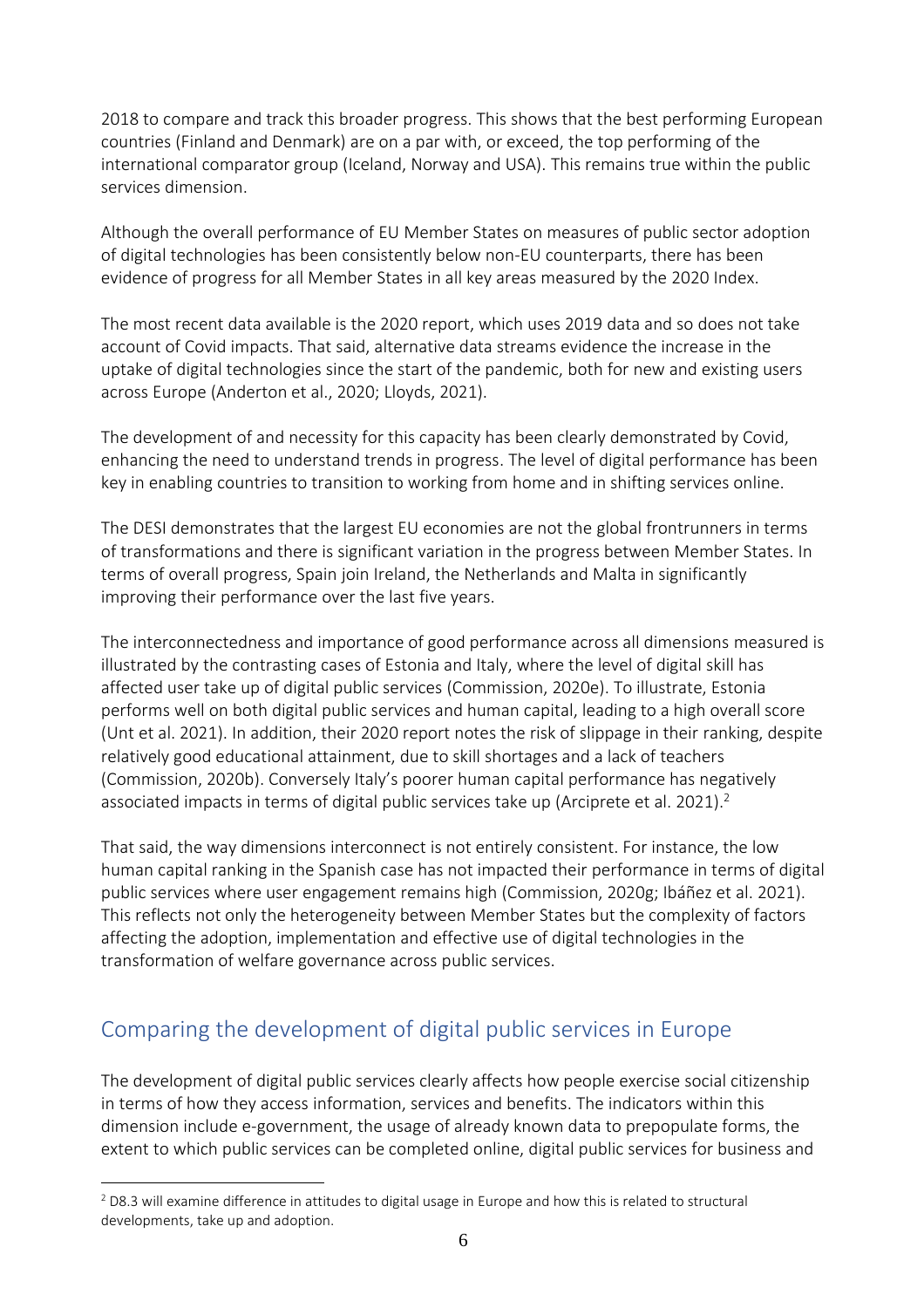open data. Figure 1 shows the overall performance of Member States within this dimension, and the variability between them, particularly with reference to the e-government (in blue), prefilled forms (in red) and open data indicators (in orange).



#### <span id="page-6-0"></span>Figure 1: A comparative analysis of Member State performance in the DESI's Digital Public Services (2020)

Source: DESI — Digital Scoreboard - [Data & Indicators \(digital-agenda-data.eu\)](https://digital-agenda-data.eu/datasets/desi/visualizations)

According to the index, the top performing countries on the Digital Public Services dimension within EUROSHIP are: Estonia, Spain, and Norway (joining Denmark , Finland and Latvia, not in EUROSHIP), who all score over 85. Mid-performing countries within EUROSHIP are the UK, Italy and Germany. The worst performing EUROSHIP country is Hungary (joining Romania, Greece, Croatia and Slovakia, not in EUROSHIP), and scoring below 60. The average score across the EU is 72.2 (Commission, 2020a). While Europe is improving in most areas, the pace is uneven.

Estonia is a clear frontrunner, in terms of their performance in digital public services (Commission, 2020b). They use the X Road system to manage and drive their E-Estonia national data exchange system (Unt et al., 2021). The use of interconnected registers is important for the prefilled forms indicator and reflects this performance. Their success in terms of e-government transformation was accompanied at the outset by a focus on ensuring good provision of digital skills. However, digital transformation has not been a magic bullet in terms of social citizenship. Research has highlighted that their reputation as 'global leader' in terms of e-government, needs to be contextualised by the marked social inequality that accompanies it (Mergel and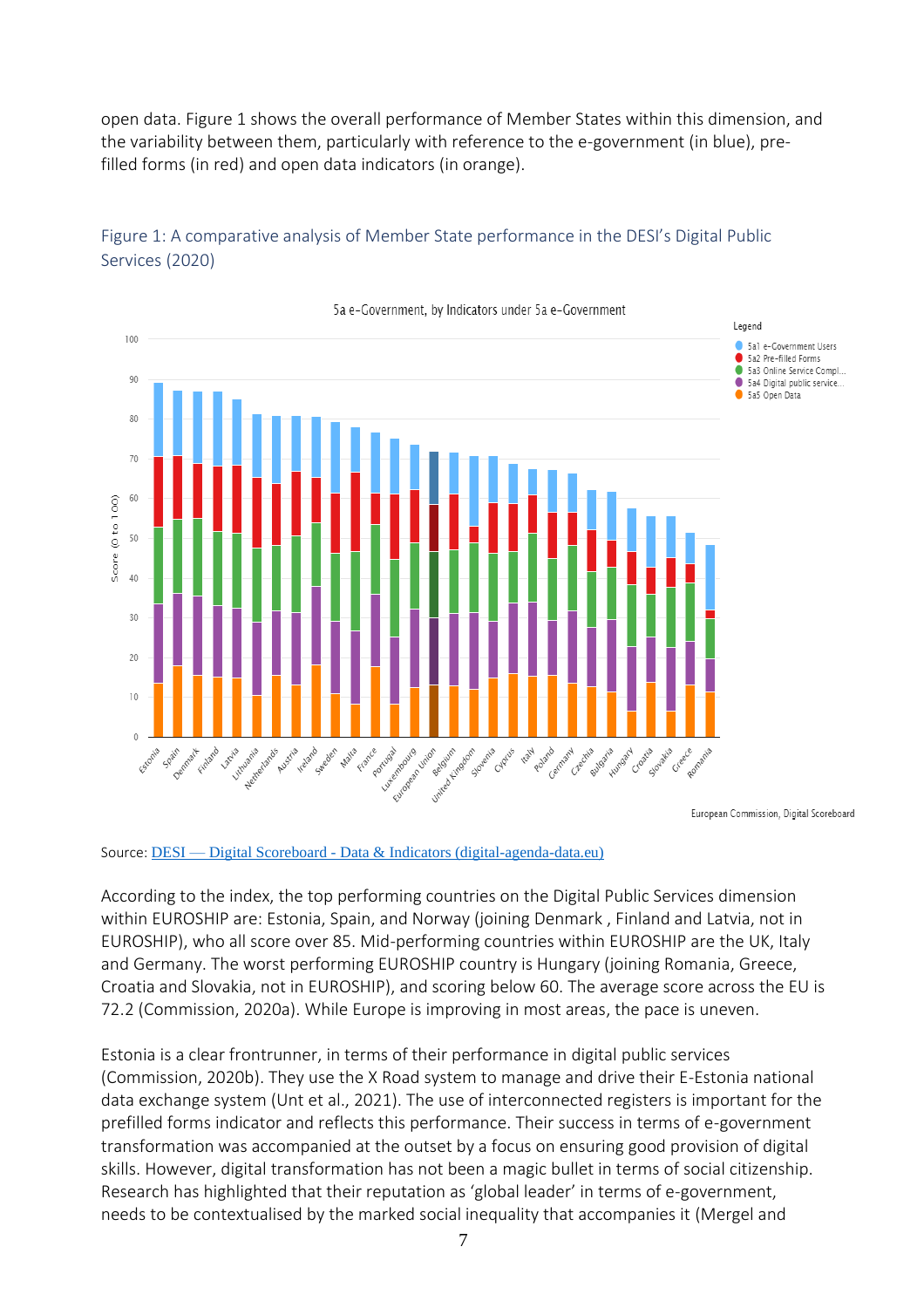Kattel, 2019; Drechsler, 2018). This highlights the heterogeneity in the effects of adoption and implementation already flagged.

Spain is ranked 2<sup>nd</sup> for digital public services, demonstrating a high level of interaction with public authorities, businesses and the public (Commission, 2020g). They have made good progress on the e-government dimension in the last two years, pursuing a 'digital by default' strategy that has boosted their ranking within the dimension (Ibáñez et al., 2021). However, their overall ranking  $(11<sup>th</sup>)$  remains restricted by factors such as their relatively low score on human capital (43% of the population are lacking basic digital skills).

The UK falls below the EU average for the public services dimension. Their rank  $(16^{th})$  is adversely affected by a poor performance regarding prefilled forms and the open data indicator, despite scoring reasonably well on e-government and online service completion (Commission, 2020h; Verdin and O'Reilly, 2021a). Their efforts to digitalise public social services can be seen in the development of '[www.gov.uk](http://www.gov.uk)/)', launched in 2012 with nearly 2000 government websites combined into a single domain. This was conceived as an integrated communication and public services channel that has improved their public services score (Allum, 2019). Various approaches are now being pursued including 'Government as a platform' (GaaP), part of the UK's Cabinet office, with a focus on the digital transformation of government. The UK's overall DESI rank is  $8^{\text{th}}$ , reflecting good performance in use of internet services, human capital and integration of digital technology, alongside relatively poor performance in terms of connectivity and digital public services.

Italy are ranked 19<sup>th</sup> for public social services despite having had one of the largest increases in digital public services for business (Commission, 2020e). Their overall DESI ranking (25<sup>th</sup>) reflects their below EU average performance on all measures (aside from connectivity where they perform at the EU average level). Their overall digital deficit has been attributed to the combined effect of an ageing population, the lowest share of ICT graduates in the EU and the prominence of small family-based businesses which typically lack the required skills for digitisation. These gaps are reflected in the low level of take up of online services (Arciprete et al., 2021).

Germany have also had a marked improvement in the digital public services for business indicator, yet remain ranked  $21^{st}$  (Commission, 2020c). The pandemic has resulted in increased efforts to improve levels of digitisation, building on the Online Access Act, brought in in 2017 to drive online provision of services (Commission, 2020c: 12). Despite also performing below average for integration of digital technology, their overall DESI ranking (12<sup>th</sup>) reflects their above average performance in the other dimensions (use of internet services, connectivity and human capital) (Grages et al., 2021).

Hungary are the poorest performing EUROSHIP country in terms of digital public services (24<sup>th</sup>), despite making good progress on the e-government indicator (see figure 2). They have numerous initiatives in place to support their digitisation plan, including the introduction of eprescription redemption and e-access to medical records, accelerated by Covid. Their overall ranking  $(21<sup>st</sup>)$ , is bolstered slightly by their above average connectivity score, however their lack of internet user skills (14% of the population have never used the internet) and their lack of advanced digital skills places them at a clear disadvantage (Commission, 2020d; Albert et al., 2021).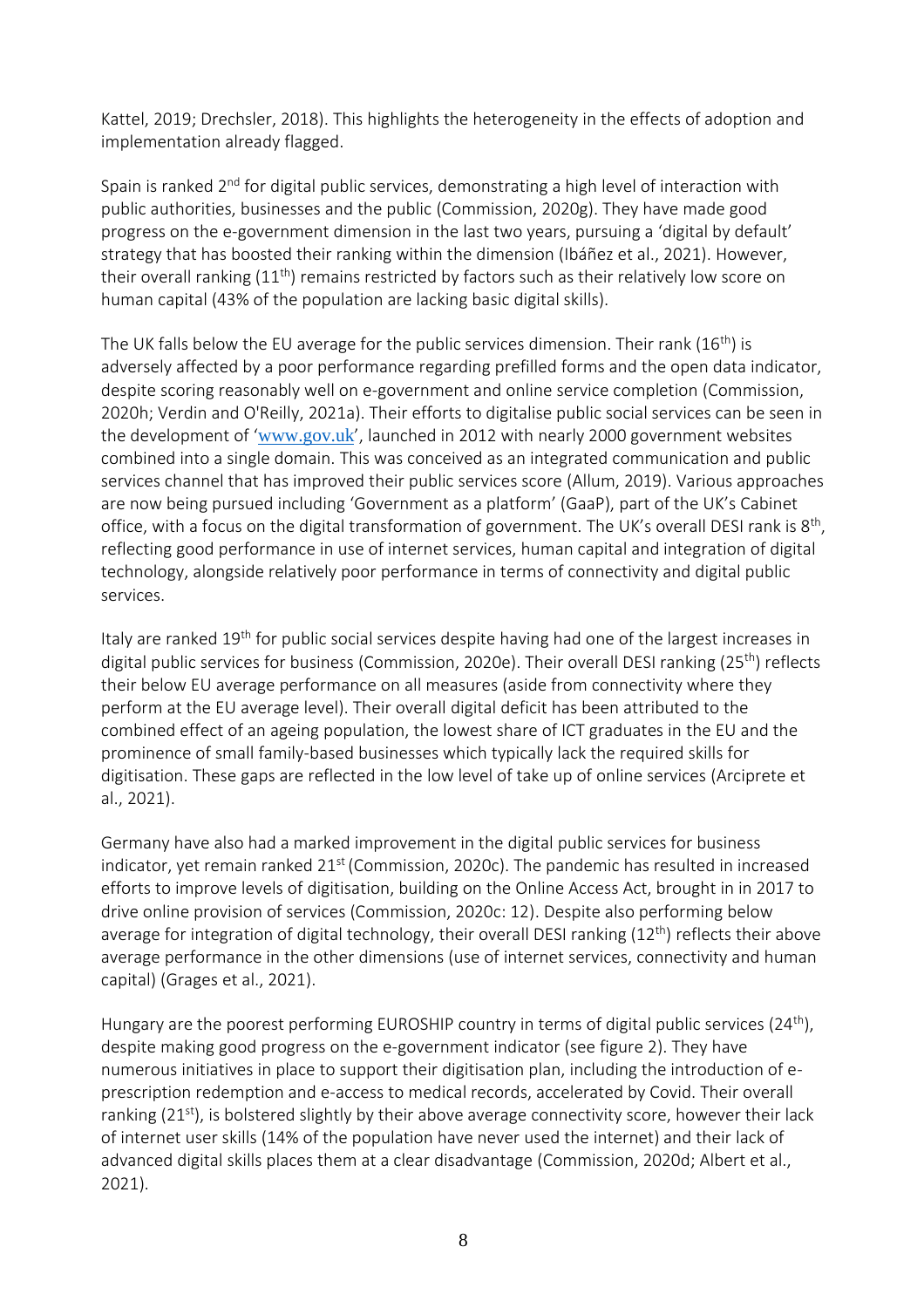Norway is not ranked (and so does not feature on DESI analysis of comparative country progress that follows) though their performance on all measures positions them as an overall DESI frontrunner, ranking above the EU average on all dimensions (Commission, 2020f; Halvorson et al., 2021). They score particularly well on connectivity (65.8: EU average 50.1) and use of internet services (80.6: EU average 58). For digital public services (84.9: EU average 72) their performance is slightly negatively affected by a lower than EU average score for open data (65%: EU average 66%) (Halvorsen et al., 2021).

Differential patterns of e-government are affected by a range of factors measured on the index in relation to infrastructural connectivity and human capital, which can partly account for some of these differences in scores. These macro factors affect the policy discourse, investment, implementation and barriers to the further digitalisation of public services, and the extent to which these facilitate social citizenship or exclusion and disconnection.

### <span id="page-8-0"></span>The digital integration of public services over time

There has been significant progress in the e-government indicator. This has been particularly marked at the bottom of the scale for Hungary. Likewise, at the top end of the measure progress in the Spanish case sees them perform at a similar level to the frontrunner Estonia in 2020 (see figure 2). The score recorded for e-government users in Norway (91% in 2020), would place them first in this indicator. The increase of e-government users across the EU is considerable. Those choosing to submit forms to public authorities via government portals has risen from 41% in 2013 to 67% in 2020.



#### <span id="page-8-1"></span>Figure 2: Progress from 2015-2020 for E-government indicator for selected European countries

Legend: Blue-Estonia; Dark Green Spain; Pink-UK; Green-Italy; Yellow-Germany; Red- Hungary. Source: **DESI** — Digital Scoreboard - [Data & Indicators \(digital-agenda-data.eu\)](https://digital-agenda-data.eu/datasets/desi/visualizations)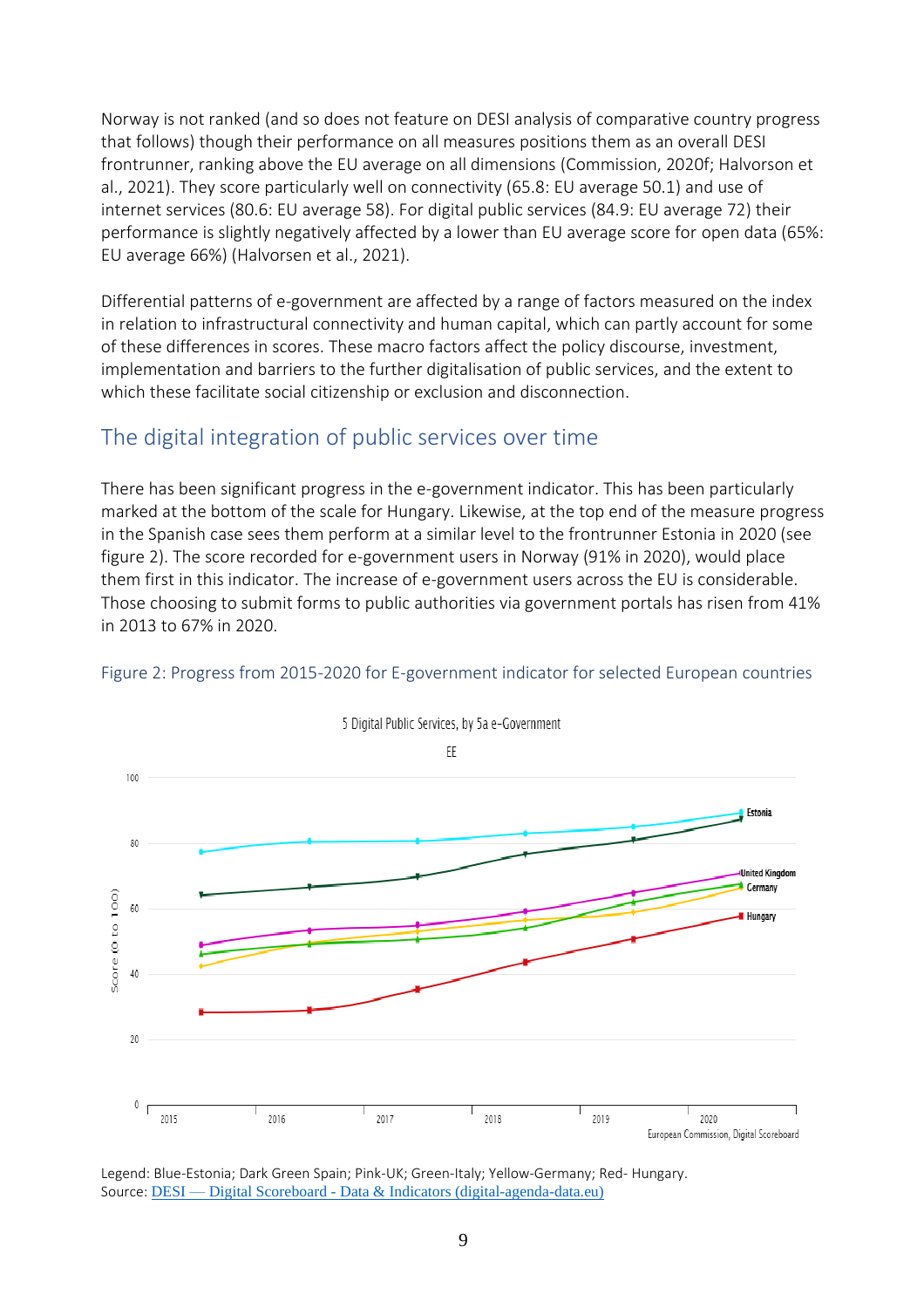The prefilled data indicator measures the extent to which information that is already known to the public administration is used to prepopulate forms (see figure 3). Estonia leads in this indicator (alongside Malta and Lithuania, not in EUROSHIP), despite the fact their score has declined since 2016. Norway recorded a score of 80 in 2020, which would again position them as a frontrunner. The use of interconnected registers within these countries has invariably assisted their high scoring. Hungary (red line) and Spain (dark green) have recorded the biggest increases, although improvement on this measure is limited across all other EUROSHIP countries. This suggests that development of this indicator is not being prioritised to the same degree, or, that there are barriers with respect to its development. Both the UK and Germany have recorded relatively stagnant progress between 2015-2020, with the UK (Romania and Greece, not in EUROSHIP) the worst performers, scoring below 30 points. This indicator demonstrates the greatest variability within the dimension and also some of the lowest scores.



<span id="page-9-0"></span>Figure 3: Progress from 2015-2020 for the Prefilled forms indicator for selected European countries

Legend: Blue-Estonia; Dark Green Spain; Pink-UK; Green-Italy; Yellow-Germany; Red- Hungary.

The online services completion indicator measures the degree to which services can be completed online. Estonia again leads the EUROSHIP countries, with Spain, UK and Italy all scoring well (see figure 4). Norway registered a score of 94, again putting them amongst the top performing countries. Hungary registered the biggest increase, though they are still the lowest of the EUROSHIP countries. The UK has also shown marked improvement. The aim of online service completion is intended to reduce the time required to process applications previously transferred on paper and / or facilitated by government workers. However, access to these kinds of services requires the ability to navigate online and internet connectivity which are not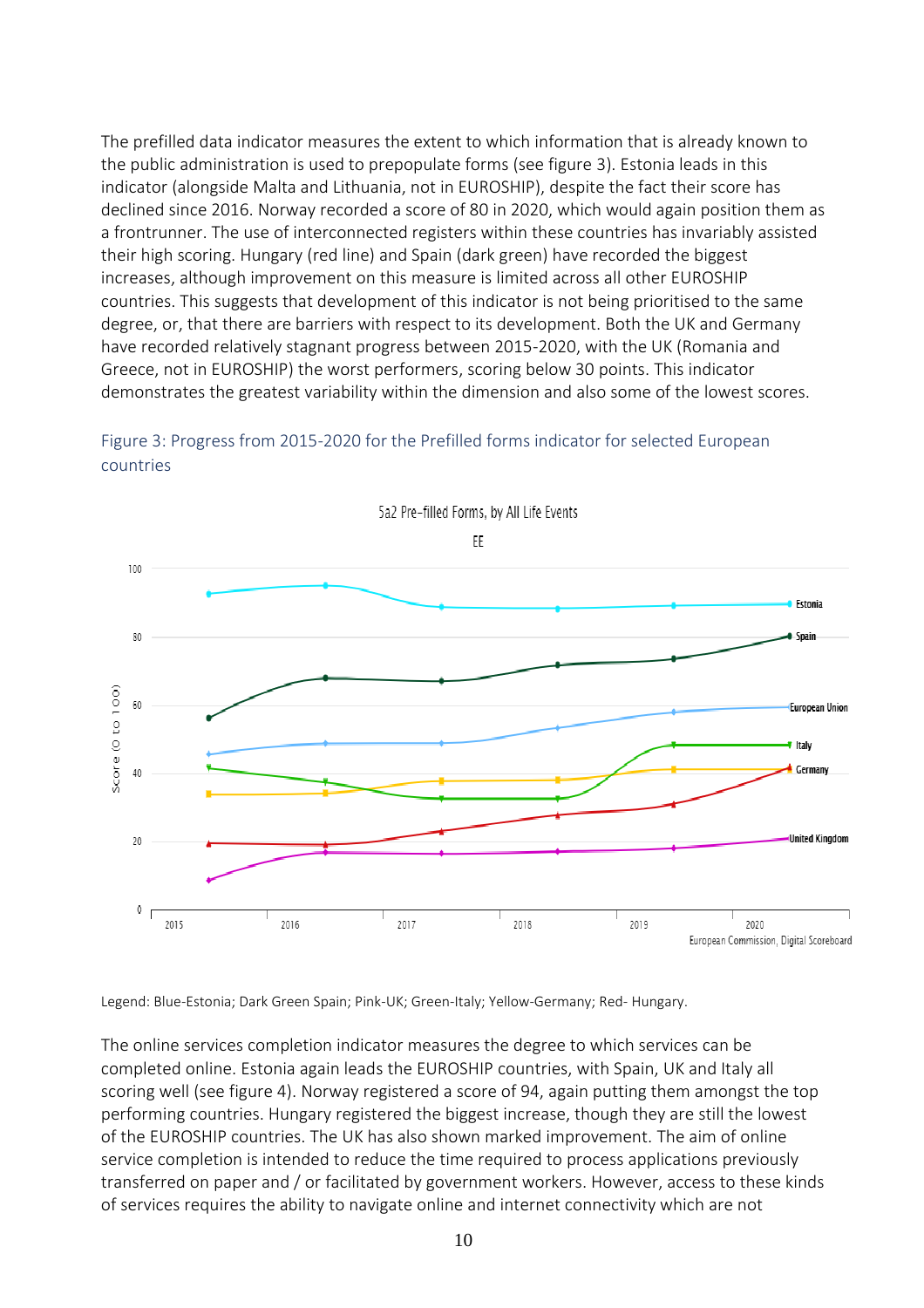ubiquitous or evenly distributed. Enabling disconnected communities to have these skills and access became even more critical during the Covid pandemic when face to face services were ended.



<span id="page-10-0"></span>Figure 4: Progress from 2015-2020 for online service completion indicator for selected European countries

Legend: Blue-Estonia; Dark Green Spain; Pink-UK; Green-Italy; Yellow-Germany; Red- Hungary.

The 'digital public services for business indicator' measures the extent to which services for business are available either entirely or partly online (figure 5). Overall the measure scores well with marked improvement for Hungary, from a poor starting point in 2015, alongside good development recorded for Germany, Italy and the UK (see also national reports from Albert et al., 2021; Grages et al., 2021; Arciprete et al. 2021; Verdin and O'Reilly, 2021).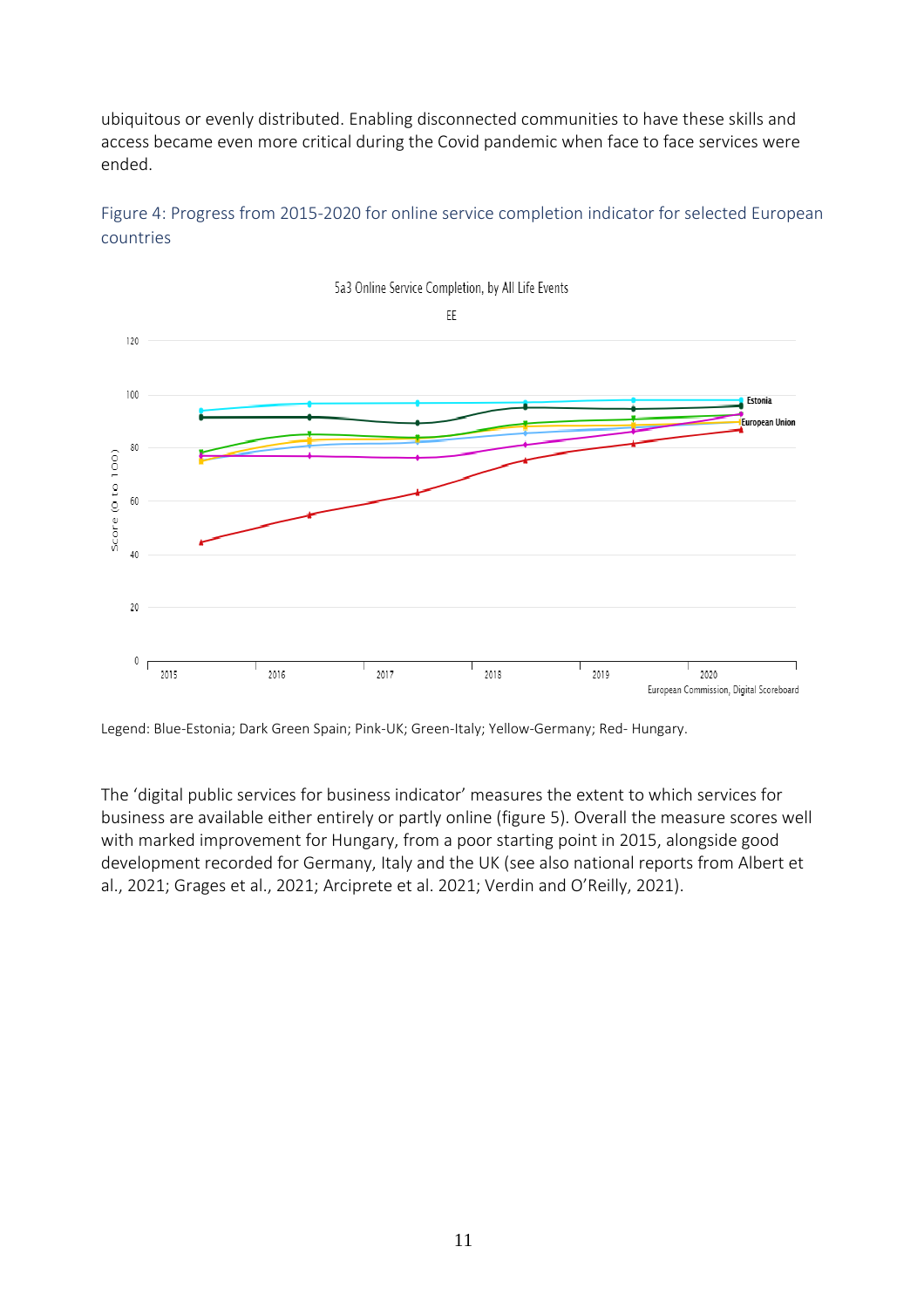#### <span id="page-11-1"></span>Figure 5: Progress from 2015-2020 in digital public services for business indicator for selected European countries



5a4 Digital public services for businesses, by All Life Events

The open data indicator was only introduced in 2020 and so analysis of progress over time is not yet possible. The indicator shows good performance for Italy and Spain, while the UK lags behind and Hungary has the lowest level of performance. Again, there is large variability within the measure reflecting the different speeds of digital transformation between the selected countries in the EUROSHIP project, and indeed across Europe. These indicators are intended to highlight which countries need to 'catch up', but they tell us very little about those who may have fallen behind within these countries.

# <span id="page-11-0"></span>The purpose and effect of the digital transformation of public services

Having broken down how digital public services are measured and the variable trajectories of growth, the incentives and unintended consequences of these patterns are now considered. Digital transformations have shifted services and processes online with the intention that new capabilities can make services simple, agile, accessible and better for users (Molinuevo, 2020: 2). However, emerging research indicates that these changes come with considerable, and sometimes prohibitative, investment costs (Robertshaw forthcoming 'Varieties of Employment Service Digitalisation'). While motivating factors have become even more relevant, as a result of welfare payments required during the Covid pandemic, they are accompanied by risks for those unable to connect to these new procedures.

Within the UK it has been estimated that for every £1 invested in digitalisation / digital transformation the UK economy stands to gain £15 in economic growth (Mathers, 2020:10). This business case justification was quantified in the UK as a contributing rationale behind the UK's introduction of the Universal Credit benefit, the first major government public service to be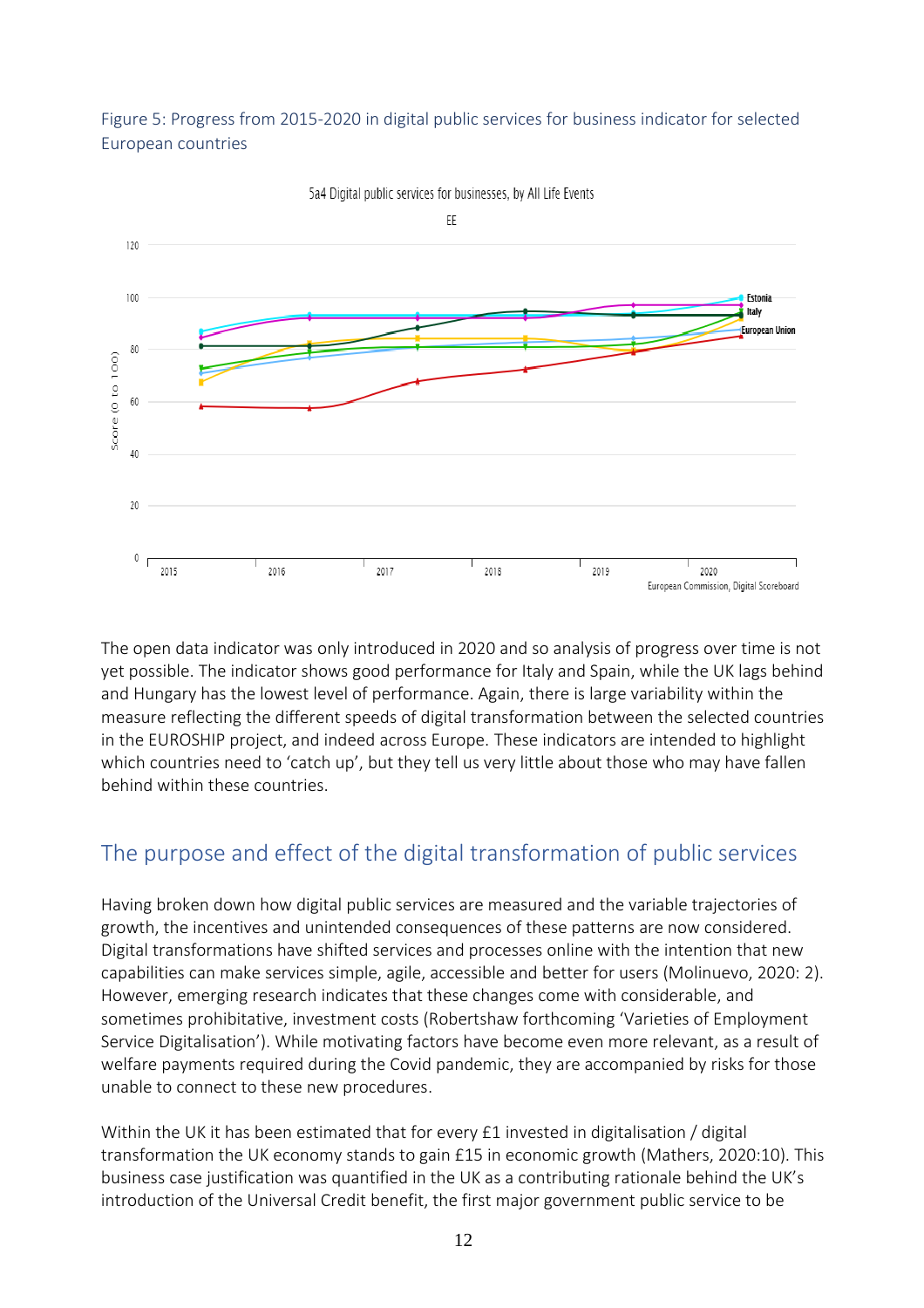'Digital by Default'. It has been estimated that the £2bn cost of implementation will lead to a saving of £34bn over ten years (DWP, 2018). These savings are to be achieved as a result of efficiencies such as: the self-service application system; automated processing of claims; online delivery of the service and ongoing case management.

However, there are also barriers to digital transformation, already shown in the variability and extent of digital public service provisions across Europe. The cost of implementation may prove prohibitive. It is not only the costs of overhauling existing systems, but the potential workload increases for service staff, and the risk of suboptimal outcomes resulting from dehumanising public services (Molinuevo, 2020: 17, 22). As so poignantly illustrated in the film 'I, Daniel Blake' from Ken Loach, this can also exclude vulnerable groups. While there may be common characteristics of those excluded from exercising their social rights, this will also vary by country as indicated in the national reports (Albert et al., 2021 for Hungary; Arciprete et al., 2021 for Italy; Grages et al., 2021 for Germany; Halvorsen et al., 2021 for Norway; Ibáñez et al., 2021 for Spain; Unt et al., for Estonia; and Verdin and O'Reilly, 2021 for the UK). Relatively little attention has been given to this in research preceding the pandemic.

While the importance of digitisation and digital resilience for current and future crises has been clearly evidenced by the pandemic, Covid has escalated the speed of transformation forcing quicker integration of digitalisation within public services (Kudyba, 2020). It is, as yet, unclear whether the Covid-induced speed of adaptations has actually improved processes, or, simply enabled existing services, alongside any inherent flaws, to be maintained (Gabryelczyk, 2020: 307). Understanding how those without the capability and skills to access and navigate these public services will be critical (Schou and Svejgaard Pors, 2019).

# <span id="page-12-0"></span>Emergent challenges and the effect of Covid

#### <span id="page-12-1"></span>Digitalising public services

Digital public service developments during the course of the pandemic have been evident across EUROSHIP countries and reflect how advanced their digital transformations are. For instance, in a digitally developed nation such as Estonia, this included the shift to online provision of applicable active labour market services and the creation of an online trade fair for temporary job offers. Reflecting the UK's mid-level performance, the speed of online service delivery has been rapidly increased, with record breaking visits to the pre-existing government portal, gov.uk (Allum, 2020).

In the less advanced countries, such as Italy, the pandemic has prompted a surge in the level of investment targeted at digitalisation (Za et al., 2021). Likewise, in Hungary, programmes such as 'Digital Collaboration' have been established to help provide digital tools and address the access needs and skill gaps that older people may face [\(https://felajanlas.digitalisjoletprogram.hu/](https://felajanlas.digitalisjoletprogram.hu/)) (Albert et al., 2021). Alongside this increased use of online services from 2020-2021, there are trends in this usage which highlight the need for caution. In many countries the need to connect those who have difficulties accessing these services is a major issue to enable their social citizenship which is caused by multiple factors affecting their connectivity.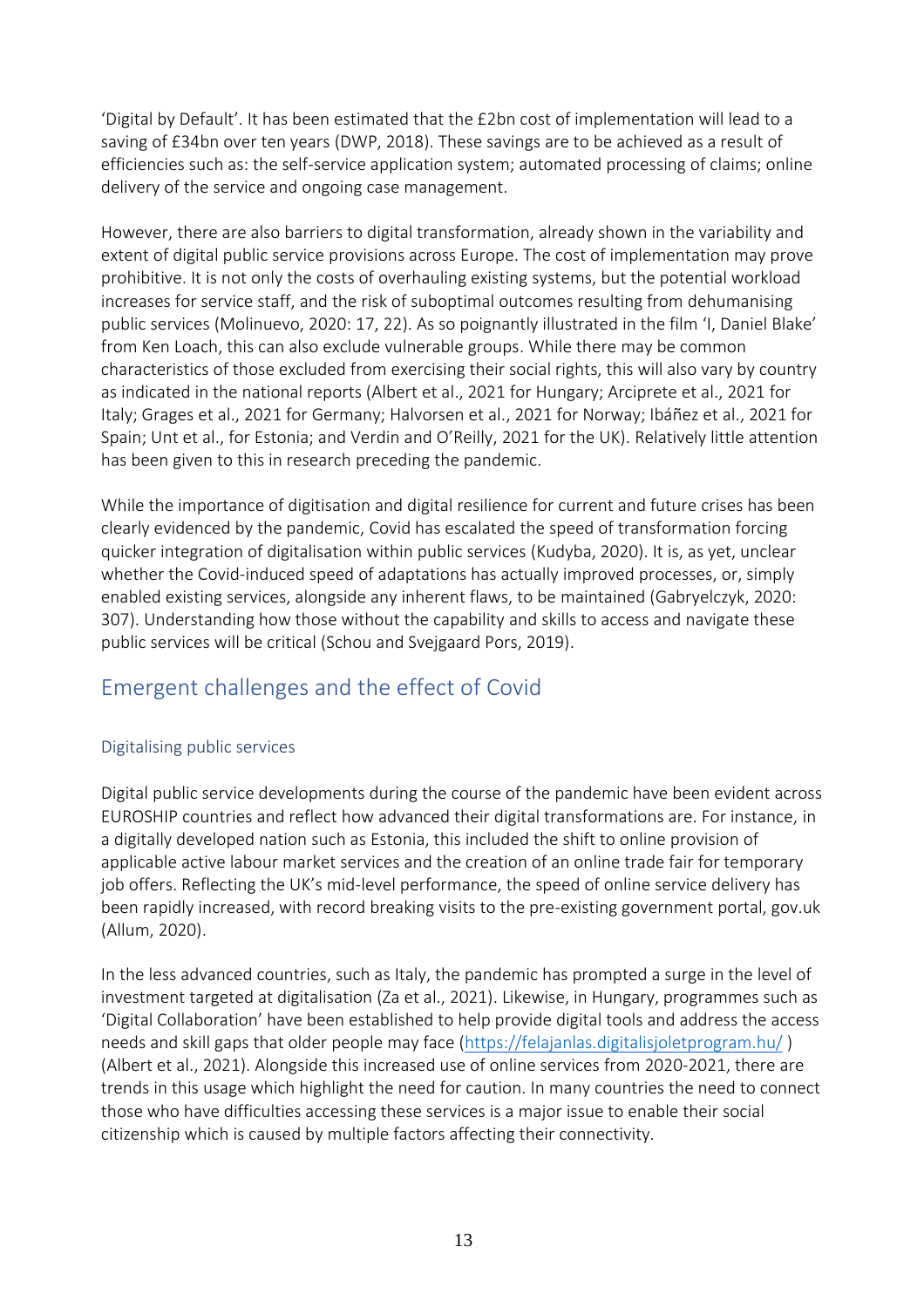#### <span id="page-13-0"></span>Lack of connectivity, socio-economic, generational and regional inequaliites

A significant factor identified the lack of connectivity in relation to data allowances and prohibitatively high internet access costs despite increased access (Pew Research, 2021).Families particularly affected by this were those without work or in low paid jobs with few skills, and often living in poor quality rented accommodation. Research in the UK during the pandemic showed that 9% of households with children did not have access to a digital device (Baker et al., 2020). According to 2020 data, within the UK 1.5m more people are now using the internet, yet 2.6m of the population are still offline.<sup>3</sup>

Those in low skilled jobs have less time, less confidence and learning skills, and less support from employers needed to address these gaps. Trends in usage have been attributed to caution arising from concerns around security, lack of interest and lack of skill (Lloyds, 2021). The characteristics of these populations share some similarities across countries.

While age is a determining factor, one in ten of those not connected in the UK are under fifty. Those most likely to be offline and at associated risk of digital exclusion, are the elderly, retirees, those with low levels of income, those with low levels of education and those in more rural locations.

An associated analysis of the labour market in 2019 found that 82% of UK jobs required some level of digital skill. However, 13.6m workers (42% of the workforce) lacked these core skills with 9m adults unable to use the internet independently (Lloyds, 2020: 3). These are very significant numbers of people who cannot potentially access welfare services, if the default position is digital.

Alongside factors of socio-economic status and age, geographic barriers have also been identified. For instance, a lack of connectivity in rural areas has been evidenced in parts of Germany, Hungary and the UK (Molinuevo, 2020; Philip et al., 2017; Wilson and Hopkins, 2019; Lloyds, 2021; Commission, 2020c).

#### <span id="page-13-1"></span>Those with disabilities

Despite the increased usage of the internet since the start of the pandemic, this growth is not reflected for those with disabilities or impairments (Lloyds, 2021). Evidence prior to the pandemic from 2017 has shown a lower proportion of disabled people (66%) use internet every day compared with the rest of the population (86%),and they were less satified with public online services in Norway. The usage of assistive technologies has also fallen. <sup>4</sup> EU Policy to address this through th[e EU Web Accessibility Directive](https://digital-strategy.ec.europa.eu/en/policies/web-accessibility) (Directive 2016/2102) and the EU Accessbility Direct requires all public sector websites to meet accessibility standards for disabled users or risk fines and legal action; this is being actively supported in Norway.

#### <span id="page-13-2"></span>Updating Skills and reducing polarisation

While the pandemic has increased the speed of digital transformations, there is also a risk of further marginalising already vulnerable groups and exacerbating existing inequalities in relation

 $3$  This equates to 5% of the UK population that have not used the internet in the last three months. See also D8.3.

<sup>&</sup>lt;sup>4</sup> Source: Tilgang og bruk (bufdir.no) and **ICT** and digital participation (bufdir.no)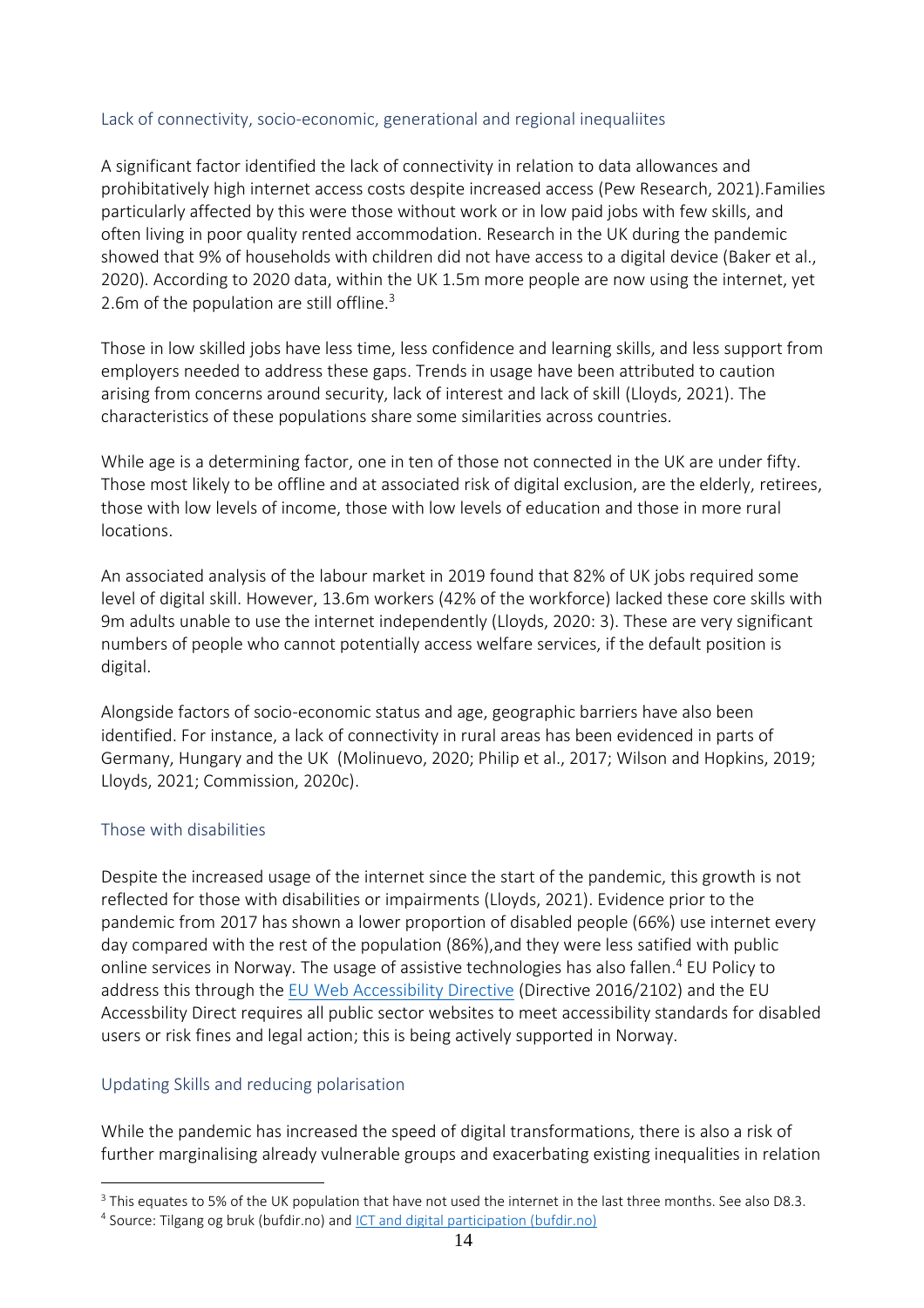to digital access and connectivity. For example, while the UK scores relatively highly on the DESI measure in terms of Human Capital of advanced level digital skills in the labour market, there is a very sharp level of polarisation. In recognition of these risks an All Party Parliamentary Group (APPG) has been established to explore the challenges, producing a series of recommendations [\(https://connectpa.co.uk/digital-skills-appg/](https://connectpa.co.uk/digital-skills-appg/) ). These include efforts to ensure basic levels of digital skill, development of lifelong learning initiatives, targeted support for those not online and the provision of devices. In August 2020 the UK's Department for Education introduced a legal entitlement to fully funded digital qualifications at entry level and level 1, for adults with low or no digital skills, in an effort to address the gaps in digital literacy (Mathers et al., 2020). Ensuring those in need of support, or seeking to access services, can keep pace with the speed of transformation is essential or the digital divide will widen across Europe, and globally.

While the same degree of skills polarisation is not evident in Norway, nevertheless the Norwegian Strategy for Skills Policy has been developed collaborative with the government and social partners. One of the policy initiatives in their 'Digital strategy for the public sector (2019- 2025) is to '*strengthen and develop digital skills across the workforce to utilise new technology and ensure the successful implementation of new division of labour.'<sup>5</sup>* In 2020 the Norwegian government renewed its action plan for digitalisation in primary education. <sup>6</sup> The national strategy for digital participation and skills in the population 2021 aims to prevent digital exclusion and emphasizes education, guidance, and universal design.<sup>7</sup>

The extent of both digital employment and digital public services expose different aspects of the digital divisions and inequalities. The speed of transformation prompted by the pandemic and alternative foundations of digital infrastructure in the selected European countries assessed here present risks both for those who are successfully able to access and navigate the internet and those who are not. There are multiple causes for these varying levels of connectivity both within and across countries.

# <span id="page-14-0"></span>Conclusions

This report has set out to identify the divergent developments of digital transformation of welfare delivery in the public sector in Europe. This has developed independently and in parallel with the growth of digital forms of employment and governmental responses to these challenges to existing forms of social protection (D8.2). The evidence presented here, from the comparative DESI analysis, illustrates the level of difference, as well as the pace of change, between selected European countries. The acceleration effects resulting from the Covid pandemic look set to drive these developments and disparities further.

Growing socio-economic inequalities, evident before the pandemic (Atkinson, 2018), have become vividly transparent during periods of lockdown (Skountridaki et al., 2020). Some high digital density households eased into learning and working from home; others, lacking the hardware and connectivity, were marginalised, or disconnected (Ayllón et al. 2021 and 2020). Simultaneously, a growing group of frontline essential workers found their work being managed by digital devices and algorithmic decision-making, sometimes impinging on their family time.

<sup>5</sup> <https://www.regjeringen.no/en/dokumenter/one-digital-public-sector/id2653874/>

<sup>6</sup> [Framtid, fornyelse og digitalisering. Digitaliseringsstrategi for grunnopplæringen 2017](https://www.regjeringen.no/contentassets/dc02a65c18a7464db394766247e5f5fc/kd_framtid_fornyelse_digitalisering_nett.pdf)–2021 (regjeringen.no)

<sup>7</sup> [strategi-digital-hele-livet.pdf \(regjeringen.no\)](https://www.regjeringen.no/contentassets/8f8751780e9749bfa8946526b51f10f4/strategi-digital-hele-livet.pdf)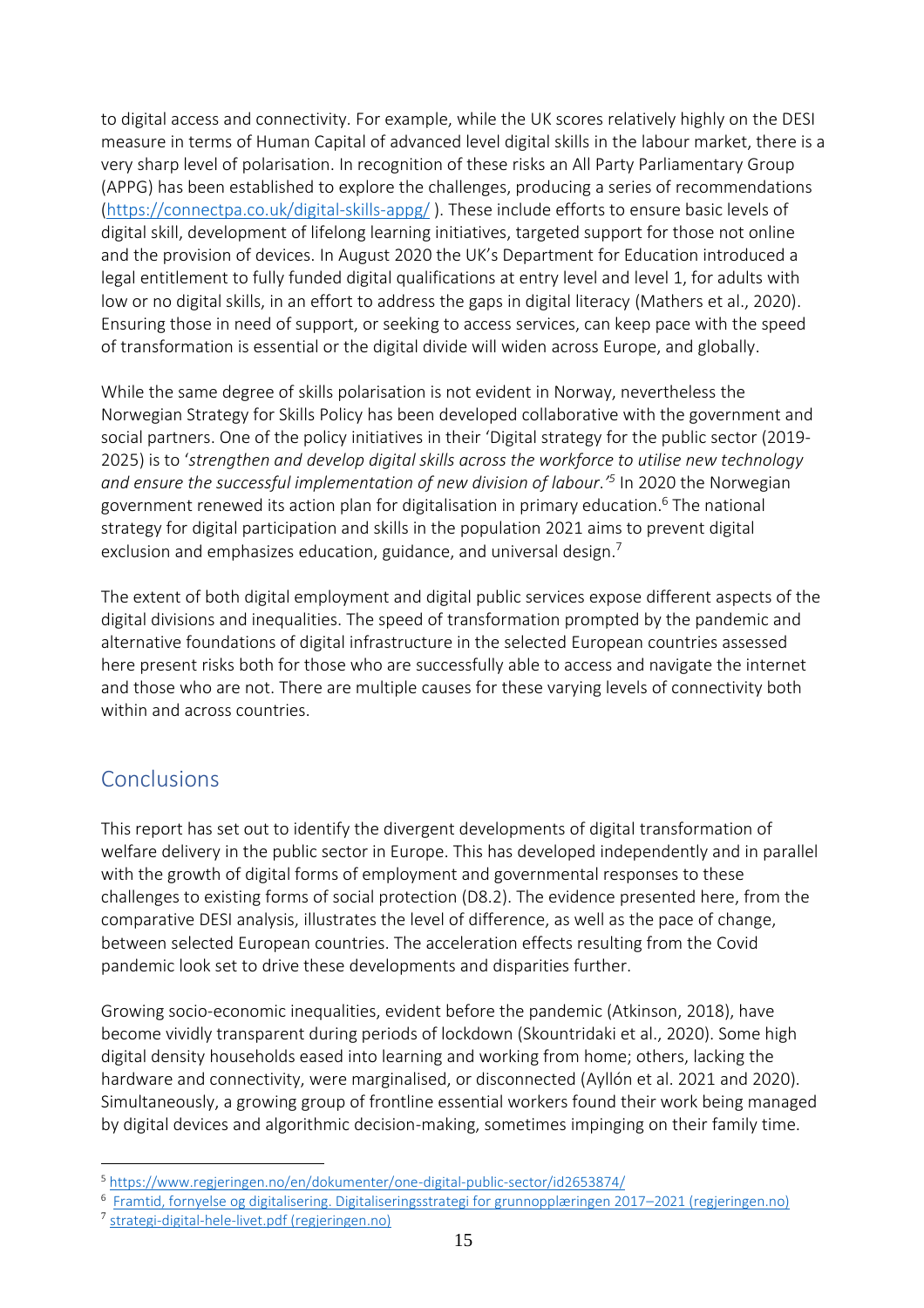Household inequalities have deep historical and structural roots. We are only just beginning to understand the variable effects of the accelerated process of digitalisation during the pandemic, arising from the households' ability to use digital technologies for learning, work and social support.

Overall, the level and quality of household digital assets is closely tied to country or regional levels of digitalisation and public policies (DESI, 2020; Neufeind et al., 2018; Verdin and O'Reilly 2021 D8.2). Governments have been aware of the need to identify policies to address the social, economic and cultural transformations resulting from digitalisation (Cabinet Office, 2014; European Commission, 2020i; Choroszewicz and Mäihäniemi, 2020). These policies often focus on issues of connectivity and digital assets, i.e. access to the hardware or the digital skills to use the software. However, access and usage are divided across a number of intersectional dimensions related to gender, class, age, ethnicity, disability and region (Zheng and Walsham, 2021). Some organisations are making innovative inroads to address these problems, but these actions are often fragmented and poorly coordinated. We are beginning to understand some of the causes of digital inequalities yet knowledge about effective policies to combat 'digital deficits and divisons' for various countries and communities across Europe remains limited.

Digital deficits are quite fragmented and difficult to compare within and across countries. While there are some interesting aggregate data on digital inequalities related to connectivity, skills and usage (D8.2 and D8.3), these are not well linked to micro level qualitative data; the EUROSHIP project aims to achieve this connection of knowledge through extensive life course and expert interviews. It is particularly difficult to understand how these assets and deficits accumulate in particular types of households, across intersectional differences and how this varies between countries. This gap in our knowledge presents significant challenges for both governments and civil society organisations. Effective solutions are needed to bridge these digital divisions and increase citizens' abilities to connect to digital infrastructures, enabling their social citizenship. The EUROSHIP project aims to address these major challenges to economic growth and social cohesion that are evident within and beyond the EU.

According to Van Dijk (2005), the digital divide results from personal (individual) and categorical (group) inequalities and the distribution of resources between groups. His theory of digital inequality identifies five key dimensions: i) categorical inequalities in society produce an unequal distribution of resources; ii) this causes unequal access to digital technologies; iii) the extent of these inequalities depends on the nature of these technologies; iv) unequal access to digital technologies brings about an unequal participation in society; and v) this reinforces categorical inequalities and an unequal distribution of resources. In recent work he distinguishes four levels shaping this divide: motivation to gaining access, physical access, digital skills and usage of digital technologies (Van Dijk, 2020). He argues that reducing the digital divide requires '*the full integration of all digital and social policies*.' The EUROSHIP project aims to address these gaps in our knowledge in the forthcoming research programme.

However, intersectional critiques question the conceptual distinction in 'the divide' approach between the ''*haves and have-nots'*, the '*can and cannots'.* This binary belies the complexity of multiple inequalities nested in systems of power with '*multiple hegemonies and hierarchies'* (Zheng and Walsham, 2021). Appreciating the complexity of numerous fractures of vulnerability and power problematises '*taken-for-granted boundaries'* when designing research and policy*.*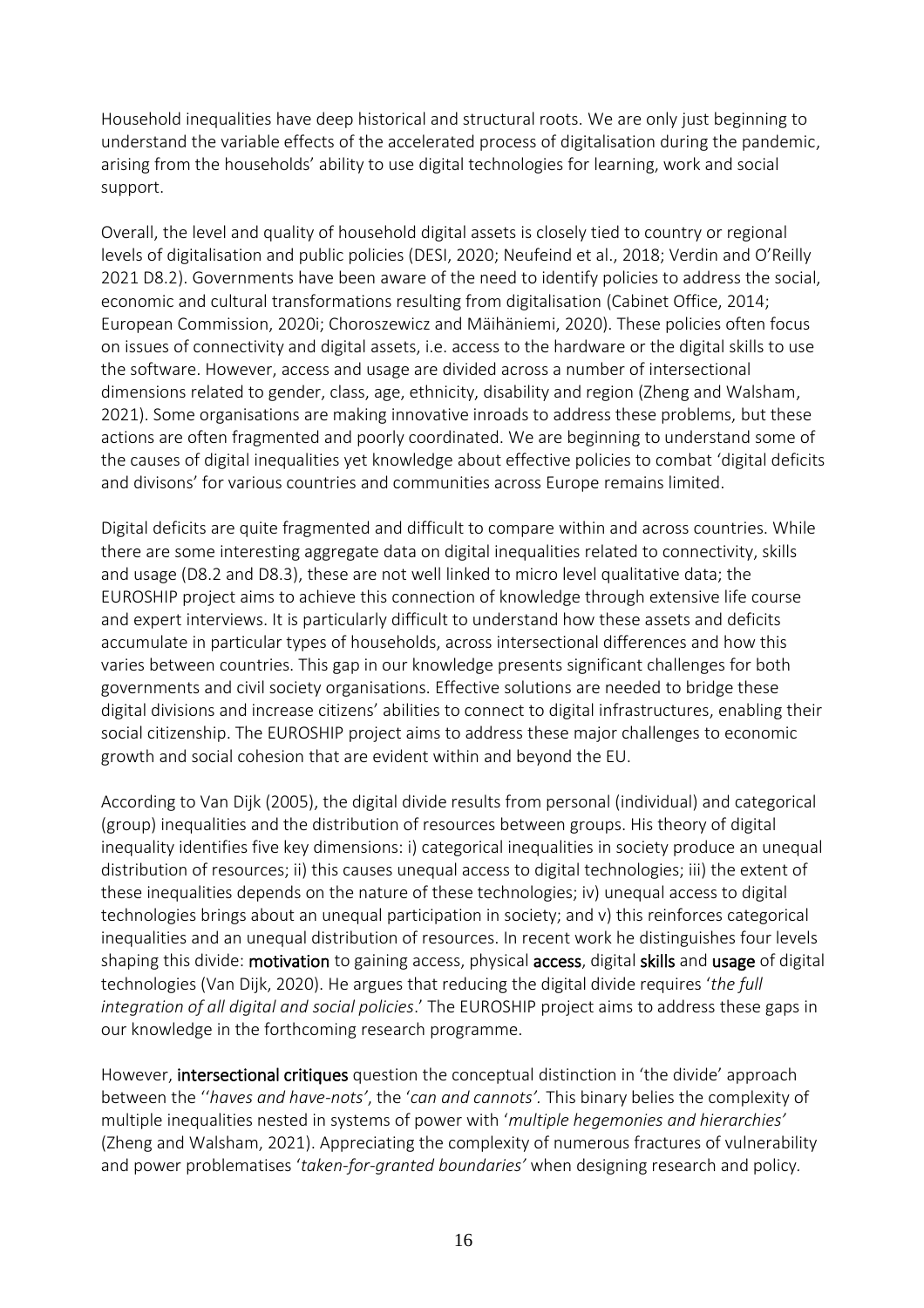Technological '*solutions*' will not simply be '*connecting the disconnected*'. A wider understanding includes the role of how human support networks intervene, the positionality of the targeted in spaces of inclusion, exclusion, their experiences of multiple forms of inequality, and their values and agency. With this in mind, the concept of inclusiveness and capabilities, from Nussbaum and Sen (1993), is germane to understanding the abilities of vulnerable groups in achieving their valued goals (Tsatsou, 2021). Their capacity to realise their social citizenship is a further outlined objective of the EUROSHIP research programme.

The trends outlined here, in relation to the digital transformation of welfare delivery and digital employment, also reveal some of the challenges in integrating social protection policies in a more inclusive way across these many divided groups in different countries. These issues will be taken up in a later report (D8.3), examining quantitative evidence for public support for the use of the internet. A final report (D8.4) will provide more qualitatively informed evidence from the seven EUROSHSIP countries to illustrate:

- i) How political debates on the issues of social protection for digital employees have developed
- ii) How technological reforms to improve existing welfare systems have been implemented, and
- iii) How digitalisation of work and public services have affected **opportunities** and created obstacles to participation and the exercise of social citizenship rights, recognising the differential impact of intersectional inequalities.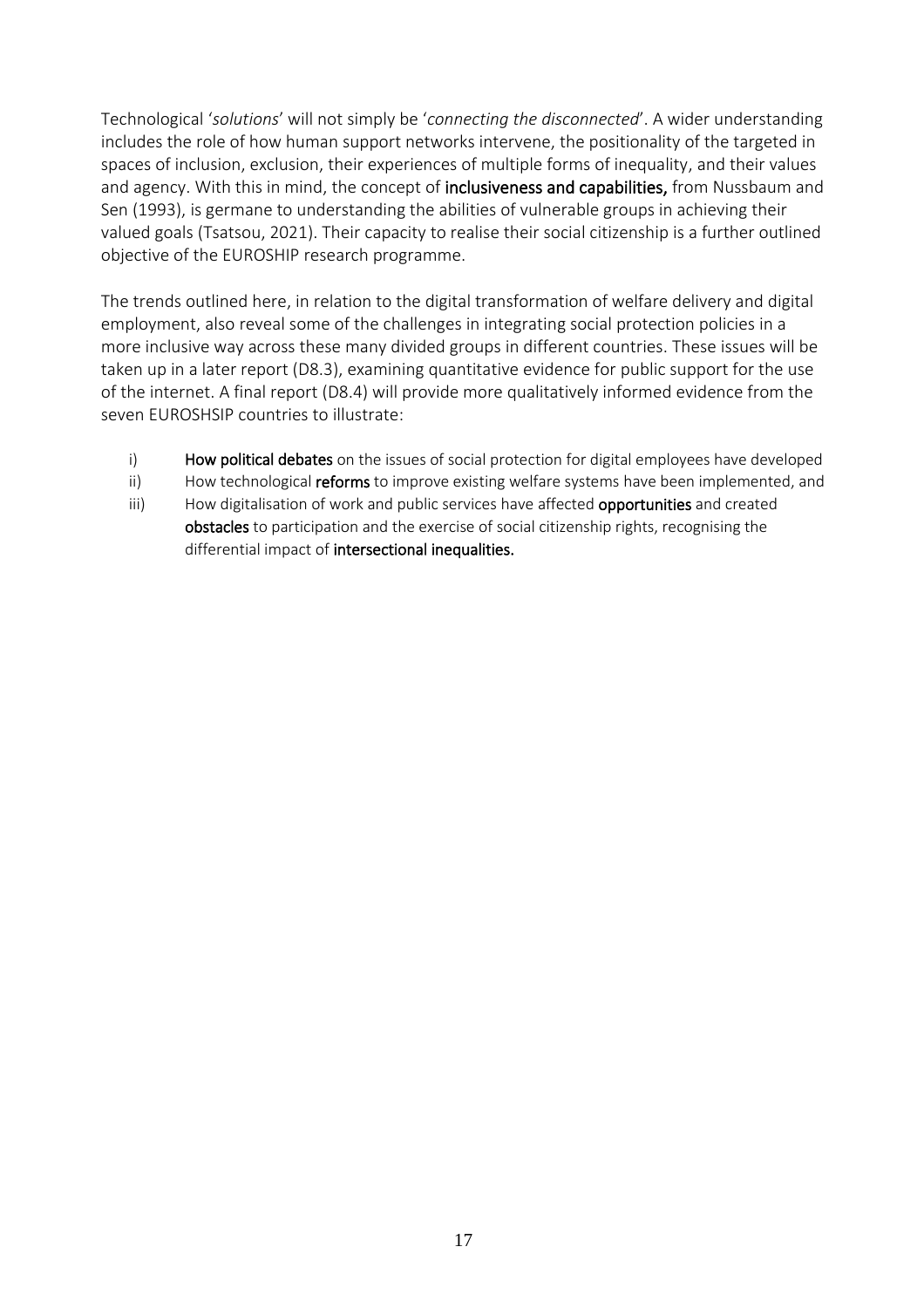## <span id="page-17-0"></span>References

Albert, F., A. Gábos, R. I. Gál, M. Kelemen, A. Kozma Turnpenny, M. Medgyesi and P. Szivós (2021) Hungarian National report on Social Protection Systems, EUROSHIP working paper.

Allum, J. (2019) Transforming GOV.UK: the future of digital public services. *Government Digital Service*  [Online]. Available at: https://gds.blog.gov.uk/2019/11/05/transforming-gov-uk-the-future-of-digitalpublic-services/[Accessed: 5 August 2021].

Allum, J. (2020) Update on the future of GOV.UK. *Governent Digital Service* [Online]. Available at: https://gds.blog.gov.uk/2020/05/28/update-on-the-future-of-gov-uk/ [Accessed: 5 August 2021].

Anderton, R., Jarvis, V., Labhard, V., Petroulakis, F., Rubene, I. and Vivian, L. (2020) The digital economy and the euro area. *ECB Economic Bulletin* [Online]. Available at: https://www.ecb.europa.eu/pub/economic-

bulletin/articles/2021/html/ecb.ebart202008\_03~da0f5f792a.en.html [Accessed: 5 August 2021].

Arciprete, C., F. Ciani, T. Galanti, M. Jessoula, R. Pedersini (2021) Italian National report on Social Protection Systems, EUROSHIP working paper.

Atkinson AB (2018) *Inequality: What Can Be Done?* Cambridge, Mass: Harvard University Press.

Ayllón S, Barbovschi M, Casamassima G, et al. (2020) ICT usage across Europe A literature review and an overview of existing data DigiGen -working paper series -literature review. *DigiGen working papers* 2. DOI: 10.6084/m9.figshare.12906737.

Ayllón S, Holmarsdottir H and Lado S (2021) Digitally deprived children in Europe DigiGen -working paper series. *DigiGen - working paper series No. 3*. DOI: 10.6084/m9.figshare.14339054.

Baker, C., Hutton, G., Christie, L. and Wright, S. (2020) COVID-19 and the digital divide. London: The Stationery Office. Available at:<https://post.parliament.uk/covid-19-and-the-digital-divide/> [Accessed: 1 October 2021].

Choroszewicz M and Mäihäniemi B (2020) Developing a Digital Welfare State: Data Protection and the Use of Automated Decision-Making in the Public Sector across Six EU Countries. *Global Perspectives* 1(1). DOI: 10.1525/gp.2020.12910

Drechsler, W. (2018) Pathfinder: e-Estonia as the β-version. *EJournal of eDemocracy and open government,* 10, pp. 1-22.

DWP (2018) Universal Credit Programme Full Business Case Summary. London: The Stationery Office. Available at:

https://assets.publishing.service.gov.uk/government/uploads/system/uploads/attachment\_data/file/725 477/uc-business-case-summary.pdf [Accessed: 1 October 2021].

European Commission (2020a) Digital Economy and Society Index (DESI) 2020: Digital public services. Luxembourg: Publications Office of the European Union. Available at: [Digital Economy and Society Index](https://digital-strategy.ec.europa.eu/en/library/digital-economy-and-society-index-desi-2020)  [\(DESI\) 2020 | Shaping Europe's digital f](https://digital-strategy.ec.europa.eu/en/library/digital-economy-and-society-index-desi-2020)uture (europa.eu) [Accessed: 1 October 2021].

European Commission (2020b) Digital Economy and Society Index (DESI) 2020: Estonia. Luxembourg: Publications Office of the European Union. Available at:https://digitalstrategy.ec.europa.eu/en/policies/desi-estonia [Accessed: 1 October 2021].

European Commission (2020c) Digital Economy and Society Index (DESI) 2020: Germany. Luxembourg: Publications Office of the European Union. Available at:https://digitalstrategy.ec.europa.eu/en/policies/desi-germany [Accessed: 1 October 2021].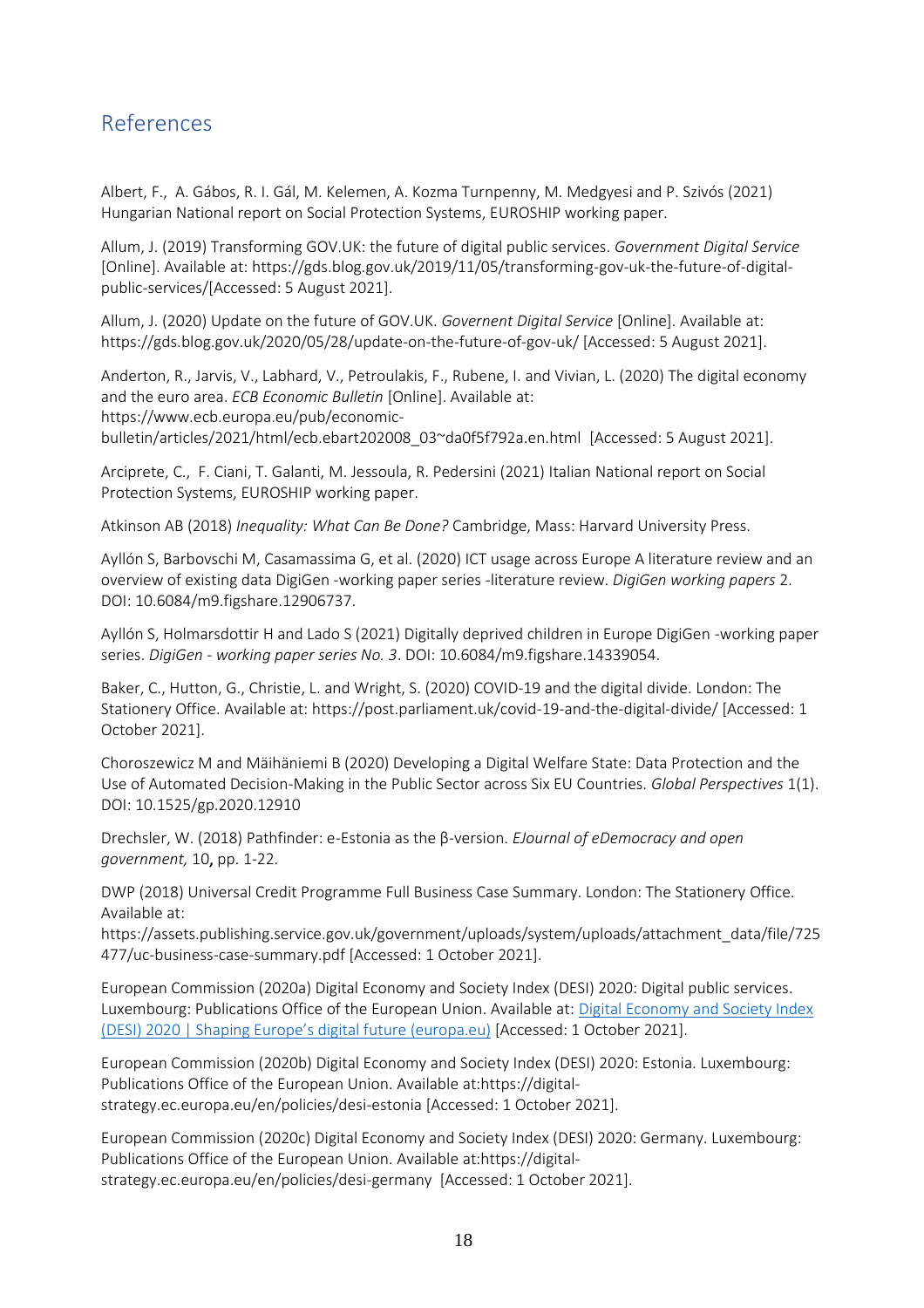European Commission (2020d) Digital Economy and Society Index (DESI) 2020: Hungary. Luxembourg: Publications Office of the European Union. Available at: https://digitalstrategy.ec.europa.eu/en/policies/desi-hungary [Accessed: 1 October 2021].

European Commission (2020e) Digital Economy and Society Index (DESI) 2020: Italy. Luxembourg: Publications Office of the European Union. Available at: https://digitalstrategy.ec.europa.eu/en/policies/desi-italy [Accessed: 1 October 2021].

European Commission (2020f) Digital Economy and Society Index (DESI) 2020: Norway. Luxembourg: Publications Office of the European Union. Available at:https://digitalstrategy.ec.europa.eu/en/policies/desi-norway [Accessed: 1 October 2021].

European Commission (2020g) Digital Economy and Society Index (DESI) 2020: Spain. Luxembourg: Publications Office of the European Union. Available at: https://digitalstrategy.ec.europa.eu/en/policies/desi-spain [Accessed: 1 October 2021].

European Commission (2020h) Digital Economy and Society Index (DESI) 2020: United Kingdom. Luxembourg: Publications Office of the European Union. Available at: https://digitalstrategy.ec.europa.eu/en/policies/desi-uk [Accessed: 1 October 2021].

European Commission (2020i) *[Shaping Europe's Digital Future](https://ec.europa.eu/info/sites/info/files/communication-shaping-europes-digital-future-feb2020_en_4.pdf)*. February.

Foley, P., Sutton, D., Potter, R., Patel, S. and Gemmell, A. (2020) International Digital Economy and Society Index 2020: Smart 2019/0087. Luxembourg: Publications Office of the European Union. Available at: https://ec.europa.eu/digital-single-market/en/news/i-desi-2020-how-digital-europe-compared-othermajor-world-economies [Accessed: 1 October 2021].

Gabryelczyk, R. (2020) Has COVID-19 Accelerated Digital Transformation? Initial Lesson Learned for Public Administrations. *Information Systems Management,* 37 (4), pp. 303-309.

Grages, C., B. Pfau-Effinger, T. Eggers and J. Meid (2021) German National report on Social Protection Systems, EUROSHIP working paper.

Halvorsen, R., I. Harsløf, B. Hvinden and M.A. Schoyen(2021) Norwegian National report on Social Protection Systems, EUROSHIP working paper.

Ibáñez, Z., M. León and L. Soler (2021) Spanish National report on Social Protection Systems, EUROSHIP working paper.

Kudyba, S. (2020) COVID-19 and the Acceleration of Digital Transformation and the Future of Work. *Information systems management,* 37 (4), 284-287.

Lloyds, B. (2021) UK Consumer Digital Index 2021: The UK's largest study of digital and financial lives. London: Lloyds Bank. Available at:

https://www.lloydsbank.com/assets/media/pdfs/banking\_with\_us/whats-happening/210513-lloydsconsumer-digital-index-2021-report.pdf [Accessed: 1 October 2021].

Mathers, D. A., Chambers, J. and Richardson, J. (2020) Shocks, knocks and skill building blocks -How Future Proof: Skills for Work created resilient workers and organisations. Good Things Foundation. Available at: https://www.goodthingsfoundation.org/insights/shocks-knocks-and-skill-building-blocks/ [Accessed: 1 October 2021].

Mergel, I. and Kattel, R. (2019) Estonia's Digital Transformation: Mission Mystique and the Hiding Hand. *In:* Compton, M. E. and Hart, P. T. (eds.) *Great Policy Successes.* Oxford: Oxford University Press.

Molinuevo, D. (2020) Public services: Impact of digitalisation on social services. *Eurofound Research Report.* Luxembourg: Eurofound. Available at:

https://www.eurofound.europa.eu/publications/report/2020/impact-of-digitalisation-on-social-services [Accessed: 1 October 2021].